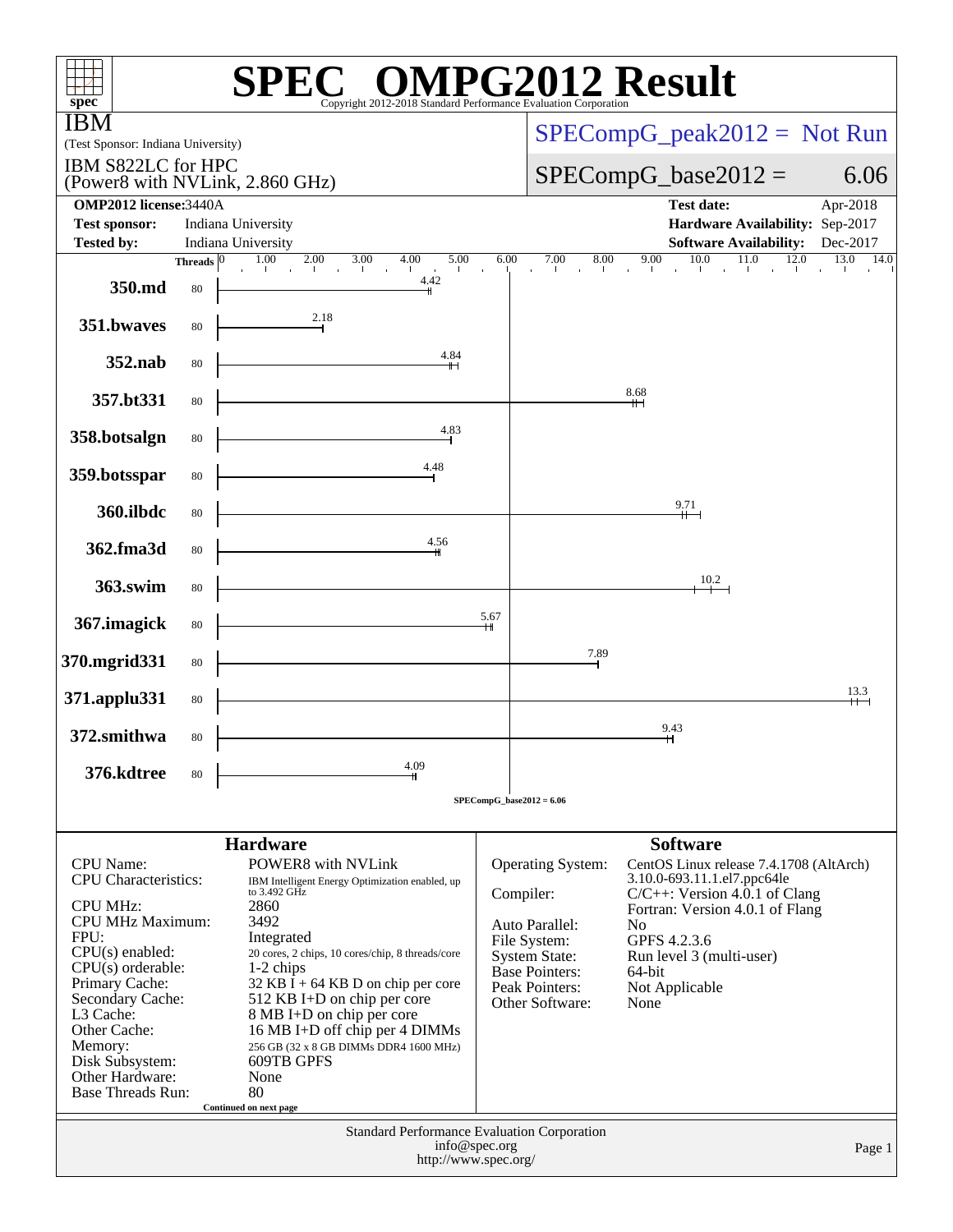| spec <sup>®</sup>                                                                                                                                                                                                                                                                                    |                                                                                                                                                                       |                                    |              |      |      | <b>SPEC OMPG2012 Result</b><br>Convright 2012-2018 Standard Performance Evaluation Corporation                            |               |                                                                                                                           |  |  |                                                                                                          |  |     |          |  |
|------------------------------------------------------------------------------------------------------------------------------------------------------------------------------------------------------------------------------------------------------------------------------------------------------|-----------------------------------------------------------------------------------------------------------------------------------------------------------------------|------------------------------------|--------------|------|------|---------------------------------------------------------------------------------------------------------------------------|---------------|---------------------------------------------------------------------------------------------------------------------------|--|--|----------------------------------------------------------------------------------------------------------|--|-----|----------|--|
| IBM<br>(Test Sponsor: Indiana University)                                                                                                                                                                                                                                                            |                                                                                                                                                                       |                                    |              |      |      |                                                                                                                           |               | $SPECompG_peak2012 = Not Run$                                                                                             |  |  |                                                                                                          |  |     |          |  |
| IBM S822LC for HPC<br>(Power8 with NVLink, 2.860 GHz)                                                                                                                                                                                                                                                |                                                                                                                                                                       |                                    |              |      |      |                                                                                                                           |               | $SPECompG_base2012 =$                                                                                                     |  |  |                                                                                                          |  |     | 6.06     |  |
| <b>OMP2012 license:3440A</b><br><b>Test date:</b>                                                                                                                                                                                                                                                    |                                                                                                                                                                       |                                    |              |      |      |                                                                                                                           |               |                                                                                                                           |  |  |                                                                                                          |  |     | Apr-2018 |  |
|                                                                                                                                                                                                                                                                                                      | Hardware Availability: Sep-2017<br><b>Test sponsor:</b><br>Indiana University<br>Indiana University<br><b>Software Availability:</b><br><b>Tested by:</b><br>Dec-2017 |                                    |              |      |      |                                                                                                                           |               |                                                                                                                           |  |  |                                                                                                          |  |     |          |  |
| Minimum Peak Threads:<br><b>Maximum Peak Threads:</b>                                                                                                                                                                                                                                                |                                                                                                                                                                       |                                    | --<br>$\sim$ |      |      |                                                                                                                           |               |                                                                                                                           |  |  |                                                                                                          |  |     |          |  |
| <b>Results Table</b>                                                                                                                                                                                                                                                                                 |                                                                                                                                                                       |                                    |              |      |      |                                                                                                                           |               |                                                                                                                           |  |  |                                                                                                          |  |     |          |  |
| <b>Benchmark</b>                                                                                                                                                                                                                                                                                     | <b>Base</b><br><b>Threads</b> Seconds<br>Ratio<br><b>Seconds</b><br><b>Seconds</b><br>Ratio                                                                           |                                    |              |      |      |                                                                                                                           |               | <b>Peak</b><br><b>Threads Seconds</b><br><b>Seconds</b><br><b>Ratio</b><br><b>Ratio</b><br><b>Seconds</b><br><b>Ratio</b> |  |  |                                                                                                          |  |     |          |  |
| 350.md                                                                                                                                                                                                                                                                                               | 80                                                                                                                                                                    | 1048                               | 4.42         | 1048 | 4.42 | 1060                                                                                                                      | Ratio<br>4.37 |                                                                                                                           |  |  |                                                                                                          |  |     |          |  |
| 351.bwaves                                                                                                                                                                                                                                                                                           | 80                                                                                                                                                                    | 2077                               | 2.18         | 2081 | 2.18 | 2091                                                                                                                      | 2.17          |                                                                                                                           |  |  |                                                                                                          |  |     |          |  |
| 352.nab                                                                                                                                                                                                                                                                                              | 80                                                                                                                                                                    | 780                                | 4.99         | 808  | 4.82 | 803                                                                                                                       | 4.84          |                                                                                                                           |  |  |                                                                                                          |  |     |          |  |
| 357.bt331                                                                                                                                                                                                                                                                                            | 80                                                                                                                                                                    | 537                                | 8.83         | 546  | 8.68 | 550                                                                                                                       | 8.62          |                                                                                                                           |  |  |                                                                                                          |  |     |          |  |
| 358.botsalgn                                                                                                                                                                                                                                                                                         | 80                                                                                                                                                                    | 899                                | 4.84         | 900  | 4.83 | 900                                                                                                                       | 4.83          |                                                                                                                           |  |  |                                                                                                          |  |     |          |  |
| 359.botsspar                                                                                                                                                                                                                                                                                         | 80                                                                                                                                                                    | 1172                               | 4.48         | 1174 | 4.47 | 1173                                                                                                                      | 4.48          |                                                                                                                           |  |  |                                                                                                          |  |     |          |  |
| 360.ilbdc                                                                                                                                                                                                                                                                                            | 80                                                                                                                                                                    | 356                                | 10.0         | 370  | 9.63 | 367                                                                                                                       | 9.71          |                                                                                                                           |  |  |                                                                                                          |  |     |          |  |
| 362.fma3d                                                                                                                                                                                                                                                                                            | 80                                                                                                                                                                    | 825                                | 4.60         | 833  | 4.56 | 840                                                                                                                       | 4.53          |                                                                                                                           |  |  |                                                                                                          |  |     |          |  |
| 363.swim                                                                                                                                                                                                                                                                                             | 80                                                                                                                                                                    | 427                                | 10.6         | 443  | 10.2 | 458                                                                                                                       | 9.89          |                                                                                                                           |  |  |                                                                                                          |  |     |          |  |
| 367.imagick                                                                                                                                                                                                                                                                                          | 80                                                                                                                                                                    | 1235                               | 5.69         | 1241 | 5.67 | 1262                                                                                                                      | 5.57          |                                                                                                                           |  |  |                                                                                                          |  |     |          |  |
| 370.mgrid331                                                                                                                                                                                                                                                                                         | 80                                                                                                                                                                    | 560                                | 7.90         | 560  | 7.89 | 561                                                                                                                       | 7.88          |                                                                                                                           |  |  |                                                                                                          |  |     |          |  |
| 371.applu331                                                                                                                                                                                                                                                                                         | 80                                                                                                                                                                    | 461                                | 13.1         | 448  | 13.5 | 457                                                                                                                       | 13.3          |                                                                                                                           |  |  |                                                                                                          |  |     |          |  |
| 372.smithwa                                                                                                                                                                                                                                                                                          | 80                                                                                                                                                                    | 568                                | 9.43         | 575  | 9.33 | 568                                                                                                                       | 9.44          |                                                                                                                           |  |  |                                                                                                          |  |     |          |  |
| 376.kdtree                                                                                                                                                                                                                                                                                           | 80                                                                                                                                                                    | 1115                               | 4.04         | 1095 | 4.11 | 1101                                                                                                                      | 4.09          |                                                                                                                           |  |  |                                                                                                          |  |     |          |  |
|                                                                                                                                                                                                                                                                                                      |                                                                                                                                                                       |                                    |              |      |      |                                                                                                                           |               |                                                                                                                           |  |  | Results appear in the order in which they were run. Bold underlined text indicates a median measurement. |  |     |          |  |
| <b>Platform Notes</b><br>Sysinfo program /gpfs/homeb/padc/padc021/spec/omp2012-1.1-run/Docs/sysinfo<br>Revision 563 of 2016-06-10 (097295389cf6073d8c3b03fa376740a5)<br>running on juronc13.juron.dns.zone Tue Apr 24 04:07:10 2018<br>This section contains SUT (System Under Test) info as seen by |                                                                                                                                                                       |                                    |              |      |      |                                                                                                                           |               |                                                                                                                           |  |  |                                                                                                          |  |     |          |  |
| some common utilities. To remove or add to this section, see:<br>http://www.spec.org/omp2012/Docs/config.html#sysinfo                                                                                                                                                                                |                                                                                                                                                                       |                                    |              |      |      |                                                                                                                           |               |                                                                                                                           |  |  |                                                                                                          |  |     |          |  |
| From /proc/cpuinfo<br>clock: 4023.000000MHz<br>machine: PowerNV 8335-GTB<br>$model: 8335-GTB$<br>platform: PowerNV<br>revision : 1.0 (pvr 004c 0100)<br>cpu: POWER8NVL (raw), altivec supported<br>$^\star$                                                                                          |                                                                                                                                                                       |                                    |              |      |      |                                                                                                                           |               |                                                                                                                           |  |  |                                                                                                          |  |     |          |  |
| $^\star$<br>*<br>¥                                                                                                                                                                                                                                                                                   |                                                                                                                                                                       | count chips/cores for this system. |              |      |      | 0 "physical id" tags found. Perhaps this is an older system,<br>* or a virtualized system. Not attempting to guess how to |               |                                                                                                                           |  |  |                                                                                                          |  |     |          |  |
|                                                                                                                                                                                                                                                                                                      |                                                                                                                                                                       | 160 "processors"                   |              |      |      | Continued on next page                                                                                                    |               |                                                                                                                           |  |  | cores, siblings (Caution: counting these is hw and system dependent.                                     |  | The |          |  |
|                                                                                                                                                                                                                                                                                                      |                                                                                                                                                                       |                                    |              |      |      | Standard Performance Evaluation Corporation                                                                               | info@spec.org |                                                                                                                           |  |  |                                                                                                          |  |     | Page 2   |  |

<http://www.spec.org/>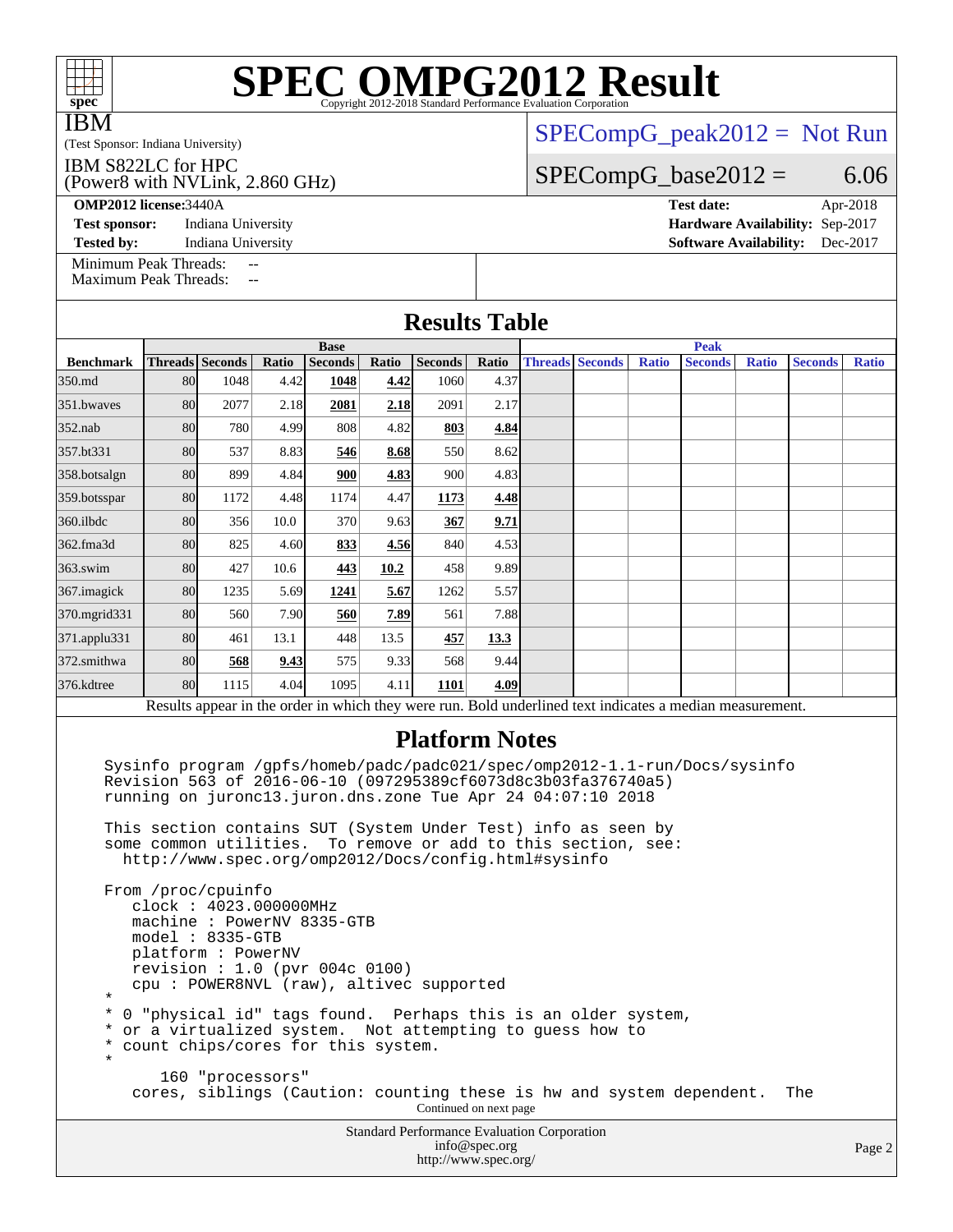

IBM

# **[SPEC OMPG2012 Result](http://www.spec.org/auto/omp2012/Docs/result-fields.html#SPECOMPG2012Result)**

(Test Sponsor: Indiana University)

 $SPECompG_peak2012 = Not Run$  $SPECompG_peak2012 = Not Run$ 

IBM S822LC for HPC

 $SPECompG_base2012 = 6.06$  $SPECompG_base2012 = 6.06$ 

**[Test sponsor:](http://www.spec.org/auto/omp2012/Docs/result-fields.html#Testsponsor)** Indiana University **[Hardware Availability:](http://www.spec.org/auto/omp2012/Docs/result-fields.html#HardwareAvailability)** Sep-2017 **[Tested by:](http://www.spec.org/auto/omp2012/Docs/result-fields.html#Testedby)** Indiana University **[Software Availability:](http://www.spec.org/auto/omp2012/Docs/result-fields.html#SoftwareAvailability)** Dec-2017

(Power8 with NVLink, 2.860 GHz)

**[OMP2012 license:](http://www.spec.org/auto/omp2012/Docs/result-fields.html#OMP2012license)**3440A **[Test date:](http://www.spec.org/auto/omp2012/Docs/result-fields.html#Testdate)** Apr-2018

#### **[Platform Notes \(Continued\)](http://www.spec.org/auto/omp2012/Docs/result-fields.html#PlatformNotes)**

 following excerpts from /proc/cpuinfo might not be reliable. Use with caution.)

From /proc/meminfo<br>MemTotal: 267801664 kB HugePages\_Total: 0 Hugepagesize: 16384 kB

 From /etc/\*release\* /etc/\*version\* centos-release: CentOS Linux release 7.4.1708 (AltArch) centos-release-upstream: Derived from Red Hat Enterprise Linux 7.4 (Source) os-release: NAME="CentOS Linux" VERSION="7 (AltArch)" ID="centos" ID\_LIKE="rhel fedora" VERSION\_ID="7" PRETTY\_NAME="CentOS Linux 7 (AltArch)" ANSI\_COLOR="0;31" CPE\_NAME="cpe:/o:centos:centos:7" redhat-release: CentOS Linux release 7.4.1708 (AltArch) system-release: CentOS Linux release 7.4.1708 (AltArch) system-release-cpe: cpe:/o:centos:centos:7 uname -a: Linux juronc13.juron.dns.zone 3.10.0-693.11.1.el7.ppc64le #1 SMP Mon Dec 4 15:48:14 GMT 2017 ppc64le ppc64le ppc64le GNU/Linux run-level 3 Apr 10 19:42 SPEC is set to: /gpfs/homeb/padc/padc021/spec/omp2012-1.1-run

Type Size Used Avail Use% Mounted on homeb gpfs 609T 499T 110T 82% /gpfs/homeb

(End of data from sysinfo program)

#### **[General Notes](http://www.spec.org/auto/omp2012/Docs/result-fields.html#GeneralNotes)**

Environment Variables: OMP\_STACKSIZE=1G ulimit -s unlimited

## **[Base Compiler Invocation](http://www.spec.org/auto/omp2012/Docs/result-fields.html#BaseCompilerInvocation)**

[C benchmarks](http://www.spec.org/auto/omp2012/Docs/result-fields.html#Cbenchmarks): [clang](http://www.spec.org/omp2012/results/res2018q2/omp2012-20180605-00144.flags.html#user_CCbase_clang_2c5517db7bc397f9b14ae357a7ce54ff)

Continued on next page

Standard Performance Evaluation Corporation [info@spec.org](mailto:info@spec.org) <http://www.spec.org/>

Page 3